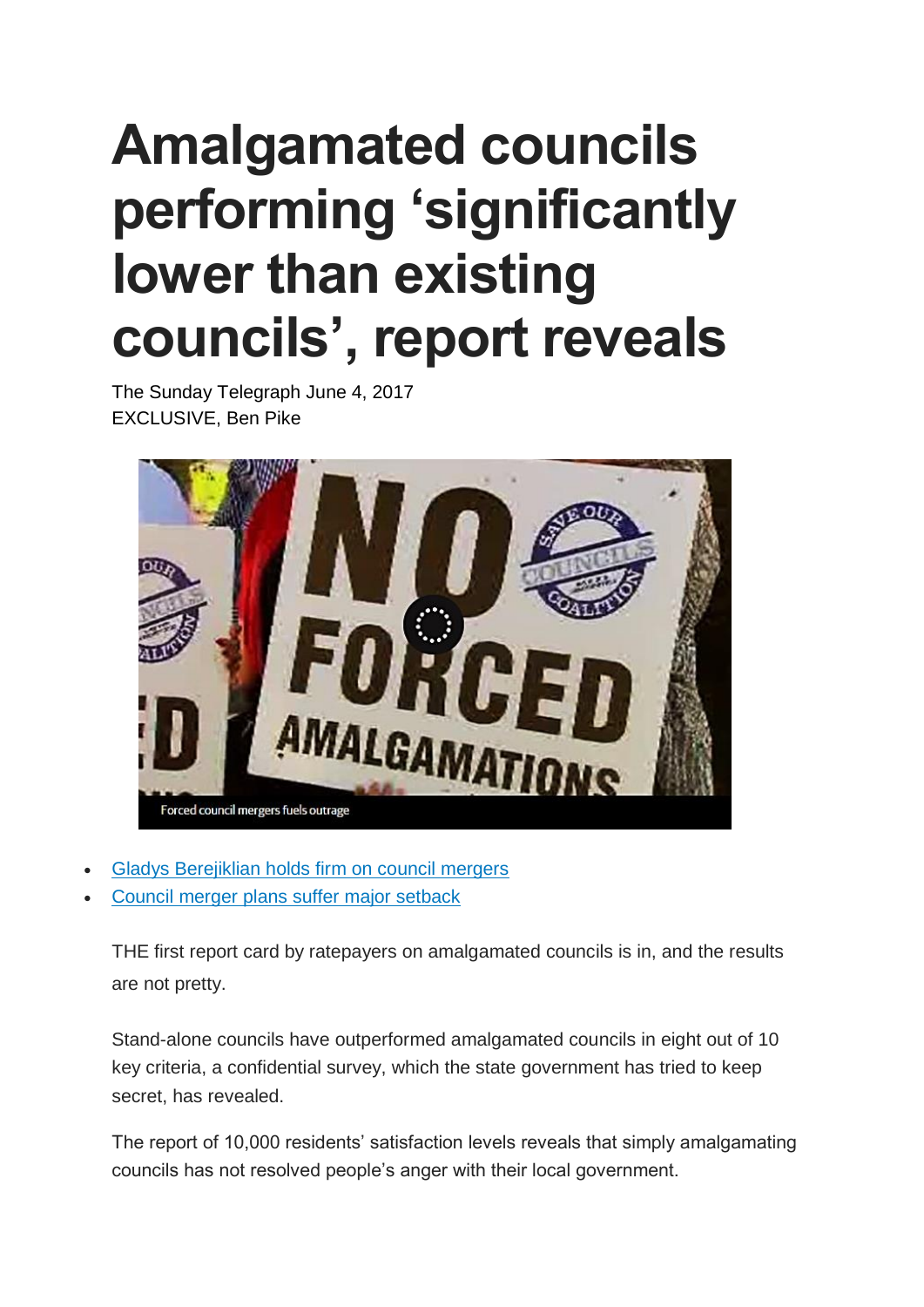The report was conducted on behalf of the Department of Premier and Cabinet and obtained under freedom of information laws.



*A number of protests took place when councils were merged.*

Amalgamated councils are also performing "significantly lower than existing councils" on two of 10 core performance measures, the \$76,000 report found.

Those two underperforming measures were "being a well-run and managed council" (55 out of 100 for amalgamated councils compared to 58 for existing councils) and "informing the community" (56/59).

Amalgamated councils are also being embarrassed by their more established counterparts in customer service, scoring 69 compared to the established council figure of 72.

The only measure where amalgamated councils finished ahead, by a margin of three, was in "condition of local streets and footpaths".

"All the evidence shows that just making councils bigger doesn't make them better," opposition local government spokesman Peter Primrose said.

"It is common sense that just forcing together two councils with financial problems won't fix things up," he said.

The JWS Research survey was done in September last year, four months after the government announced it was cutting 41 Sydney councils to about 20.